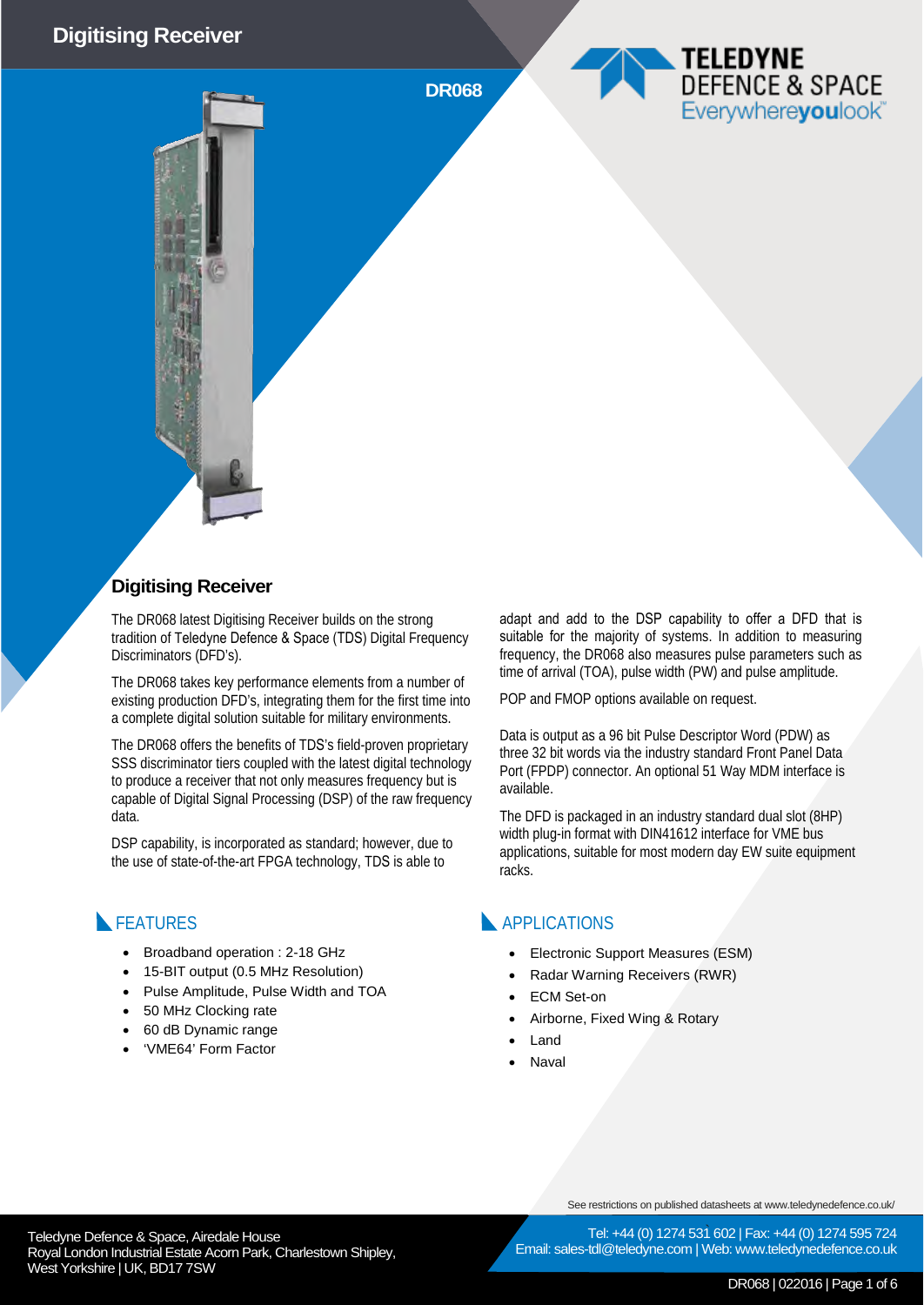# ELECTRICAL SPECIFICATIONS

| <b>Ref</b>     | <b>Parameter</b>                                     | <b>Units</b>                                           |                                                                                        | <b>Value</b>        |                |
|----------------|------------------------------------------------------|--------------------------------------------------------|----------------------------------------------------------------------------------------|---------------------|----------------|
|                |                                                      |                                                        | <b>Min</b>                                                                             | <b>Nom</b>          | <b>Max</b>     |
| 1              | <b>Operating Frequency Range</b>                     | GHz                                                    | 2.00                                                                                   |                     | 18.00          |
| $\overline{2}$ | Operating + Guard Band                               | <b>GHz</b>                                             | 1.98                                                                                   |                     | 18.02          |
| 3              | Unambiguous Frequency Range                          | GHz                                                    | 1.98                                                                                   | 3.93                | 18.02          |
| 4              | <b>Frequency Resolution</b>                          | <b>MHz</b>                                             |                                                                                        | 12                  |                |
| 5              | <b>Digital Frequency Resolution</b>                  | <b>Bits</b>                                            |                                                                                        |                     |                |
| 6              | Frequency Error (RMS)                                | <b>MHz</b>                                             |                                                                                        |                     | 3.0            |
| 7              | <b>Frequency Peak Error</b>                          | <b>MHz</b>                                             |                                                                                        |                     | 16             |
| 8              | Peak Error Rate                                      | $\%$                                                   |                                                                                        |                     | 0.04           |
| 9              | Frequency and Amplitude Measurement<br>Dynamic Range | dBm                                                    | -55                                                                                    |                     | 10             |
| 10             | Typical POI at -50dBm                                |                                                        |                                                                                        |                     |                |
| 11             | External noise input                                 | dBm                                                    |                                                                                        |                     |                |
| 12             | <b>Amplitude Resolution</b>                          | dBm                                                    |                                                                                        |                     |                |
| 13             | Digital Amplitude Resolution                         | <b>Bits</b>                                            |                                                                                        | 100                 |                |
| 14             | Amplitude accuracy                                   | dB rms                                                 |                                                                                        |                     | $\overline{2}$ |
| 15             | <b>Recovery Time</b>                                 | ns                                                     |                                                                                        |                     | 500            |
| 16             | RF Input Pulse Width                                 | ns                                                     | 50                                                                                     |                     | <b>CW</b>      |
| 17             | RF Input VSWR                                        |                                                        |                                                                                        |                     | 2.1:1          |
| 18             | Clock Frequency (internal)                           | <b>MHz</b>                                             | 49.5                                                                                   |                     | 50.5           |
| 19             | <b>Overload Power</b>                                | dBm                                                    |                                                                                        |                     | 20             |
| 20             | Data Output Format                                   |                                                        | Pulse descriptor word-<br>frequency, amplitude, TOA,<br>pulse width,<br>bad data flags |                     |                |
| 21             | Interfaces                                           | Power-<br>Data Transfer-<br>RF input-<br>Audio output- | VME backplane<br>Front Panel dataport<br><b>SMA</b><br>Audio jack                      |                     |                |
| 22             | <b>Temperature Range</b>                             | $^{\circ}C$                                            | $-40$                                                                                  |                     | 85             |
| 23             | Power Supply Current                                 | mA                                                     |                                                                                        | 900                 |                |
| 24             | Power Supply Current                                 | $\overline{A}$                                         |                                                                                        | 3.0                 |                |
| 25             | <b>Power Supply Current</b>                          | A                                                      |                                                                                        | 1.0                 |                |
| 26             | Power Supply Current                                 | mA                                                     |                                                                                        | 400                 |                |
| 27             | Weight (Approx.)<br>Size (Approx.)                   | kg                                                     |                                                                                        |                     | 1.5            |
| 28             | Length<br>Width (8HP)<br>Height (6U)                 | mm<br>mm<br>mm                                         |                                                                                        | 175<br>41.14<br>262 |                |
| 29             | Boot Up Time                                         | sec                                                    |                                                                                        | 5                   |                |

See restrictions on published datasheets at www.teledynedefence.co.uk/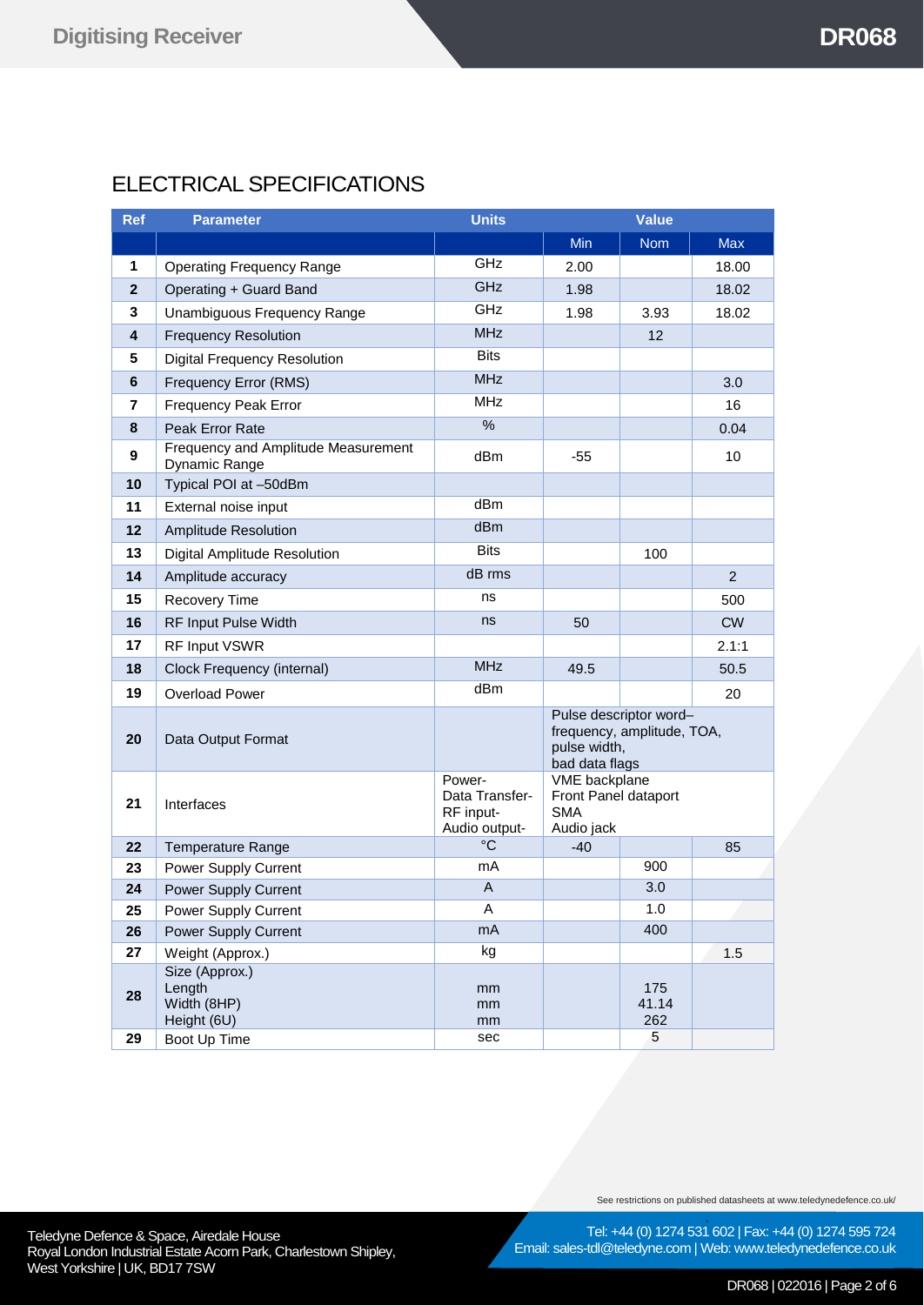BLOCK DIAGRAM



## ENVIRONMENTAL PERFORMANCE

The unit is designed to meet the environmental conditions specified below.

# **TEMPERATURE**

Absolute operating limits: –40ºC to +85ºC (standard VME rack with forced air cooling) Storage temperature: –5OºC to +100ºC Thermal cycling, survival: 5 cycles to the profile shown below –



See restrictions on published datasheets at www.teledynedefence.co.uk/

Teledyne Defence & Space, Airedale House and the contract of the Contract of Tel: +44 (0) 1274 531 Royal London Industrial Estate Acorn Park, Charlestown Shipley, West Yorkshire | UK, BD17 7SW



DR068 | 022016 | Page 3 of 6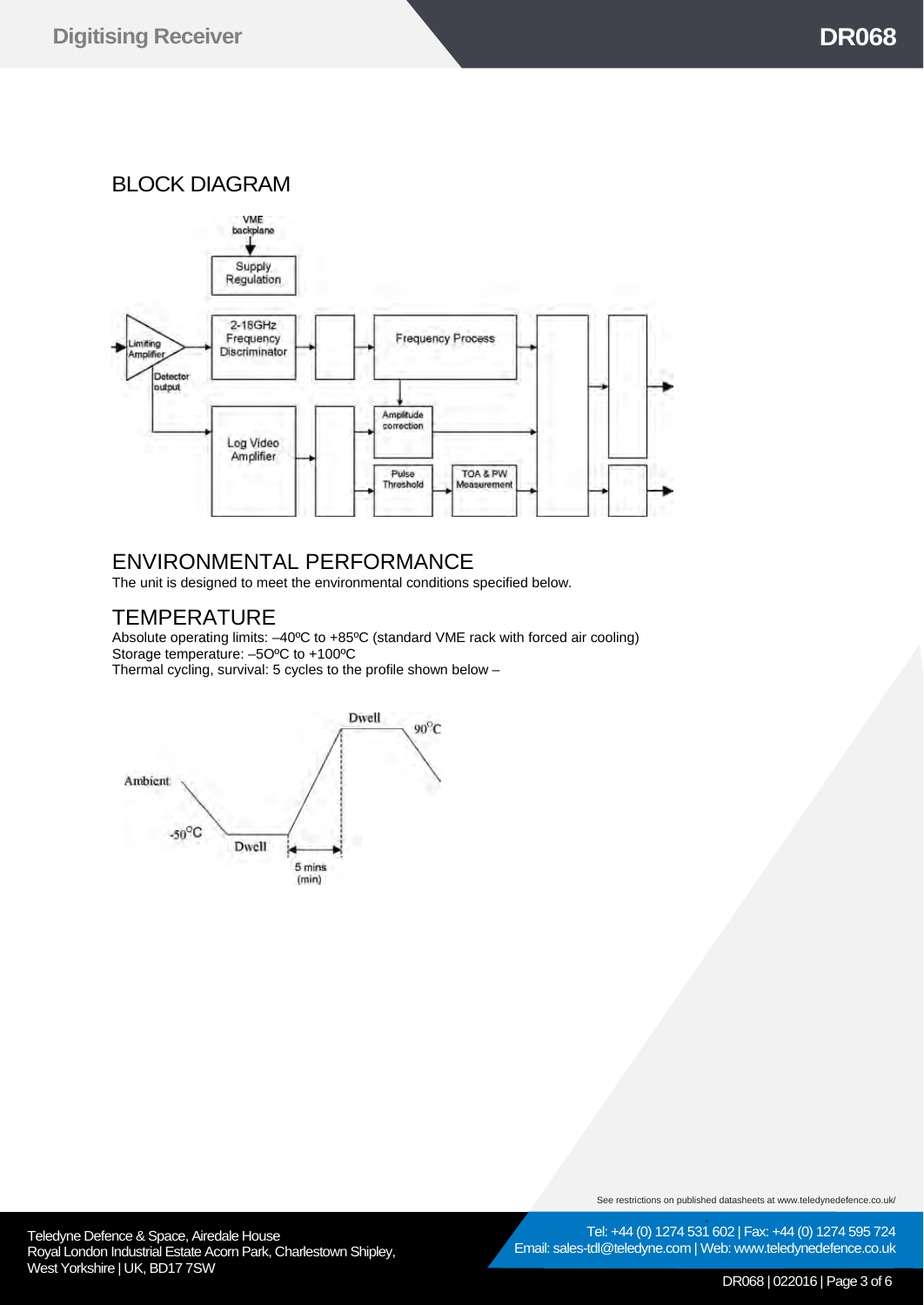## **HUMIDITY**

Operational: Humidity level not exceeding 95% RH (non-condensing during operation).

## PRESSURE

Operational range: of 0.6 to 1.4 bar. Storage range: 0.3 to 1.4 bar.

#### VIBRATION

The unit is designed to meet the following vibration profile carried out on the worst axis: i.e. the force is perpendicular to the components.



Frequency (Hz)

## ACCELERATION

Structural survival: 6.75g in all directions. Operational: 4.5g in all directions

#### **SHOCK**

Survival: Terminal peak saw-tooth pulse with a peak value of 20g and duration 11 ms.

#### **RELIABILITY**

The unit has a target MTBF of 25,000 hours for an Airborne Inhabited environment.

# ELECTROMAGNETIC COMPATIBILITY

The unit is designed with regard to the requirements of MIL STD 461E. Compliance can only be satisfied by careful design of the overall system particularly with regard to the interconnects between the DIFM and other parts of the system. While the design will be executed with regard to the requirements of the relevant standards, TDL cannot guarantee compliance if used inappropriately.

See restrictions on published datasheets at www.teledynedefence.co.uk/



#### DR068 | 022016 | Page 4 of 6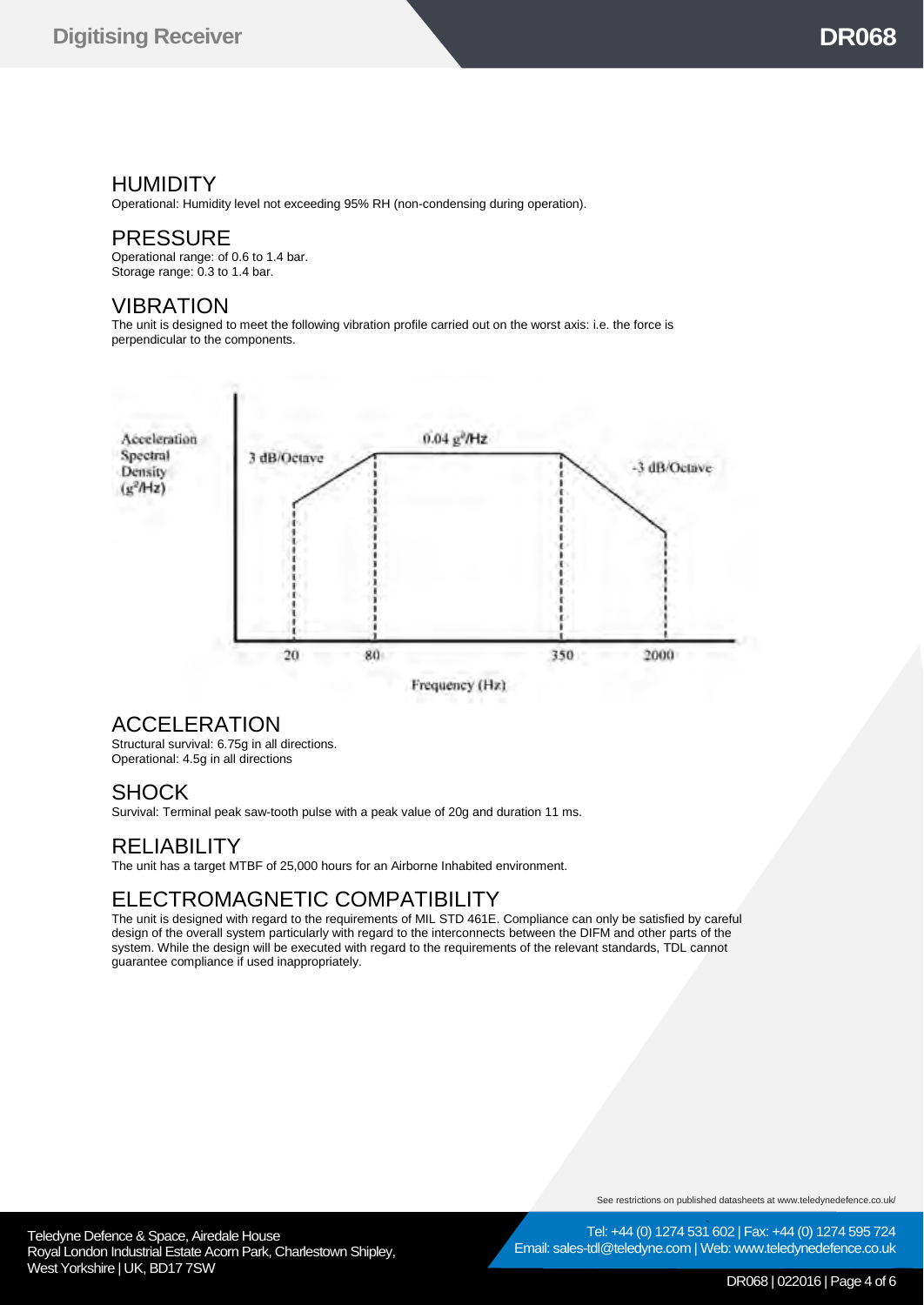# CONNECTOR INFORMATION

RF Input is via Front Panel sma(f) connector Data Output via FPDP as detailed in Electrical Interface and Timing Information DC Power via VME Backplane

## ELECTRICAL INTERFACE AND TIMING

The primary interface for pulse measurement information is the Front Panel Data Port. This port is designed in accordance with VITA 17-199x Rev 1.7 (24 Nov 1998).

The general operation is as described below:

- The DR068 transmits a Pulse Descriptor Word on the FPDP every time an RF pulse is detected and measured.
- The FPDP communication is one-way, however, the receiver is able to suspend transmission of PDW's by asserting
- the SUSPEND signal.
- The FPDP data word is 32-bit wide 'frame', a DR068 PDW is 96-bits long, therefore 3 32-bit frames are
- transmitted for every PDW
- The FDPD clock rate is 40MHz.
- A PDW transfer takes 5 clock cycles, therefore at 40MHz, it takes 125ns to TX a PDW.

NOTE: The DR068 has been designed and tested using a PC driven FPDP card, this card is manufactured by VMETRO

(model number DPI02-FBU)

The following table defines a format for a pulse descriptor word:

| <b>Parameter</b>       | <b>No of Bits</b> | <b>Resolution</b> | <b>Description</b> |
|------------------------|-------------------|-------------------|--------------------|
| <b>Parameter</b>       | No of Bits        | <b>Resolution</b> | Maximum Value      |
| <b>Frequency</b>       | 15                |                   |                    |
| <b>Amplitude</b>       | 8                 |                   |                    |
| <b>Pulse Width</b>     | 16                | 5 <sub>ns</sub>   | 327.675us          |
| <b>Time of Arrival</b> | 32                | 5 <sub>ns</sub>   | 21.47s             |
| <b>Flags</b>           | 6                 |                   |                    |

The format of the data frame will be as follows:

| Word 0 | TOA [D31:0]         |                   |                  |
|--------|---------------------|-------------------|------------------|
| Word 1 | Pulsewidth [D31:16] | Frequency [D15:1] | Spare [D0]       |
| Word 2 | Flags [D31:26]      | Spare [D25:8]     | Amplitude [D7:0] |

See restrictions on published datasheets at www.teledynedefence.co.uk/

Tel: +44 (0) 1274 531 602 | Fax: +44 (0) 1274 595 724 Email: sales-tdl@teledyne.com | Web: www.teledynedefence.co.uk